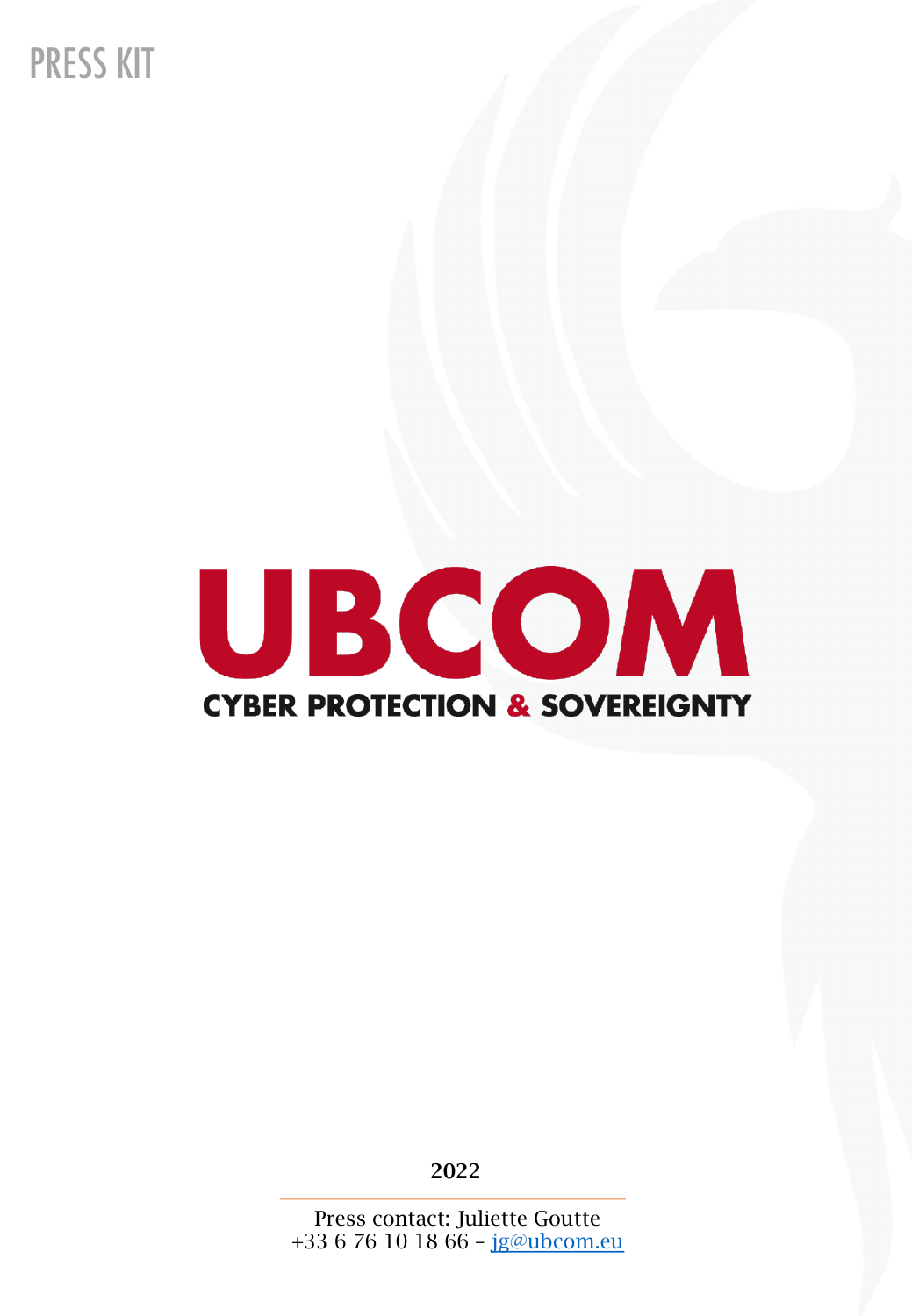# **1. UBCOM IN SHORT**

### *Biography of UBCOM (short version)*

UBCOM is a Swiss cybersecurity and secrecy protection strategic consulting agency established in 2014. Its Swiss nationality allows it to benefit from the protection of secrecy guaranteed by the Swiss Constitution. Digital sovereignty as understood by UBCOM is the guarantee of operational independence of solutions and protection of information systems. The advice and recommendations are always elaborated and guided by the concern for sovereignty, which has become an essential principle in the development of solutions.

In order to act as close as possible to its customers, UBCOM currently has three entities on the European territory: in Switzerland, in France and in Benelux.

### *Mission and vision of UBCOM*

UBCOM acts in cyber risk prevention.

The agency advises and proposes concrete solutions in cyber defense, cybersecurity, protection of secrecy and digital sovereignty. Its mission is to protect the economic interests of European players on the global market against economic intelligence and industrial espionage.

> *Its ethics: confidentiality, protection and trust Its values: innovation, technology and sovereignty*

Because cyberwarfare is everyone's business, UBCOM strengthens the protection of the company's information assets and thus improves its competitivenesś on international markets.

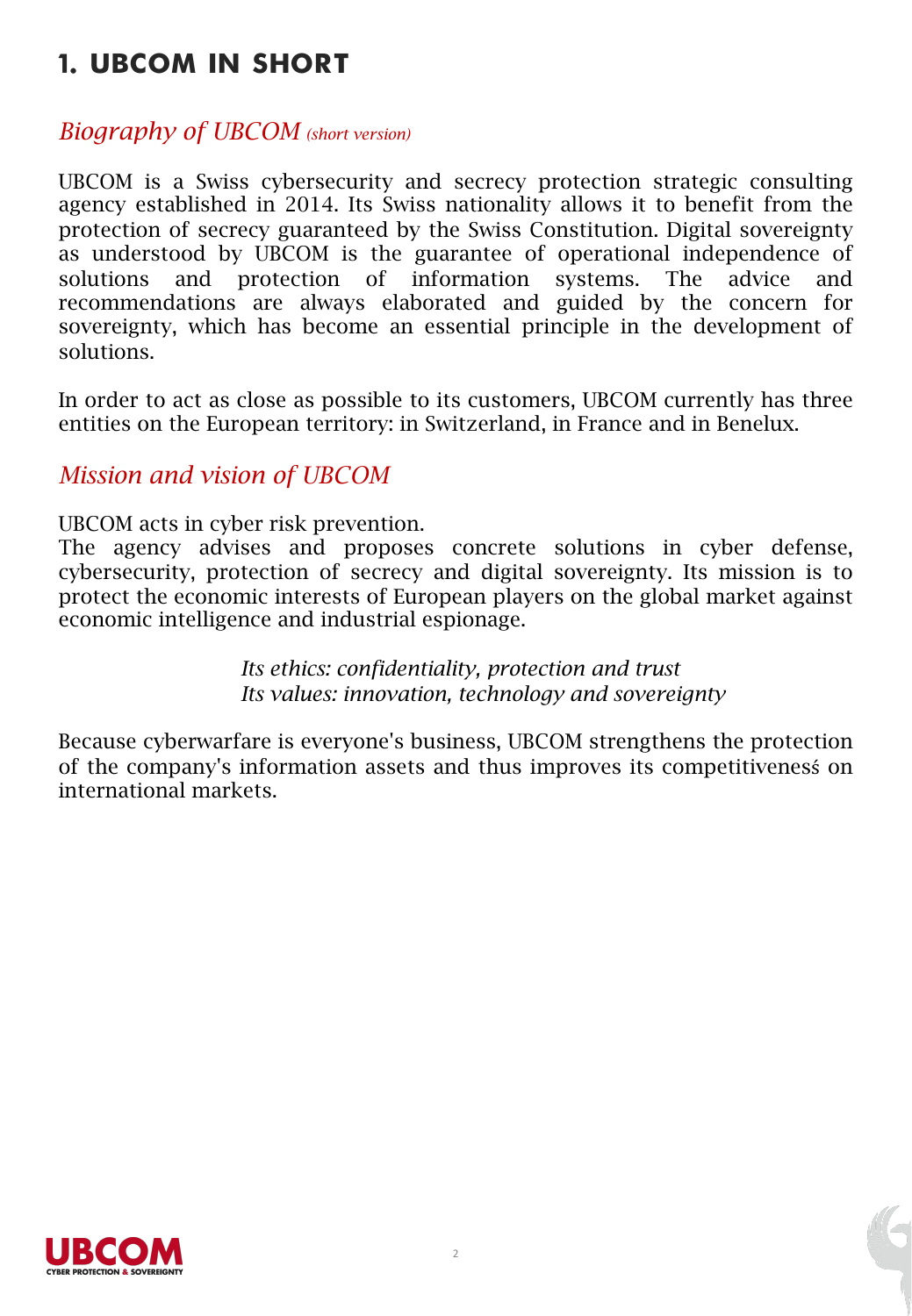# **2. OUR SOLUTIONS**

### *UBCOM offers launches*

### [Cybermanager](https://www.ubcom.eu/cybermanager) offer

In 2015, the agency developed its first solution, Cybermanager, to measure the cyber exposure and digital awareness of a company.

This new tool makes it possible to carry out a "flash audit" and thus to evaluate and measure the resilience of the organization in the face of cyber risk, based on the major international standards: COBIT, ISO27000, RGPD, BAL3, ITIL...

In concrete terms, it is a question of carrying out an audit in record time (one day) and thus offering considerable time savings to VSEs/SMEs. This is opposed to several days/weeks for a conventional audit with an identical result and efficiency.

### [UBscan](https://www.ubcom.eu/ubscan) offer

In 2016, UBCOM is developing its new vulnerability scanning offering - UBscan. This is an automatic process that verifies an organization's exposure to potential cyber-attacks based on identified vulnerabilities.

Historically, this new offer was born in a quasi-monopolistic context of large groups that only offer solutions that are inaccessible to VSEs/SMEs - because they are too expensive. UBscan allows small and medium-sized companies to take an interest in their level of cyber protection.

UBscan is the only sovereign vulnerability scan, certified and billed on a per-IP basis.

Faced with the exponential development of technological tools, the creation and exploitation of a large amount of data, UBCOM's experts are aware of the growing need for protection. The adoption of the RGPD in 2018 only reinforces the issues of protection and security of personal data, which has become the new black gold of the 21st century.



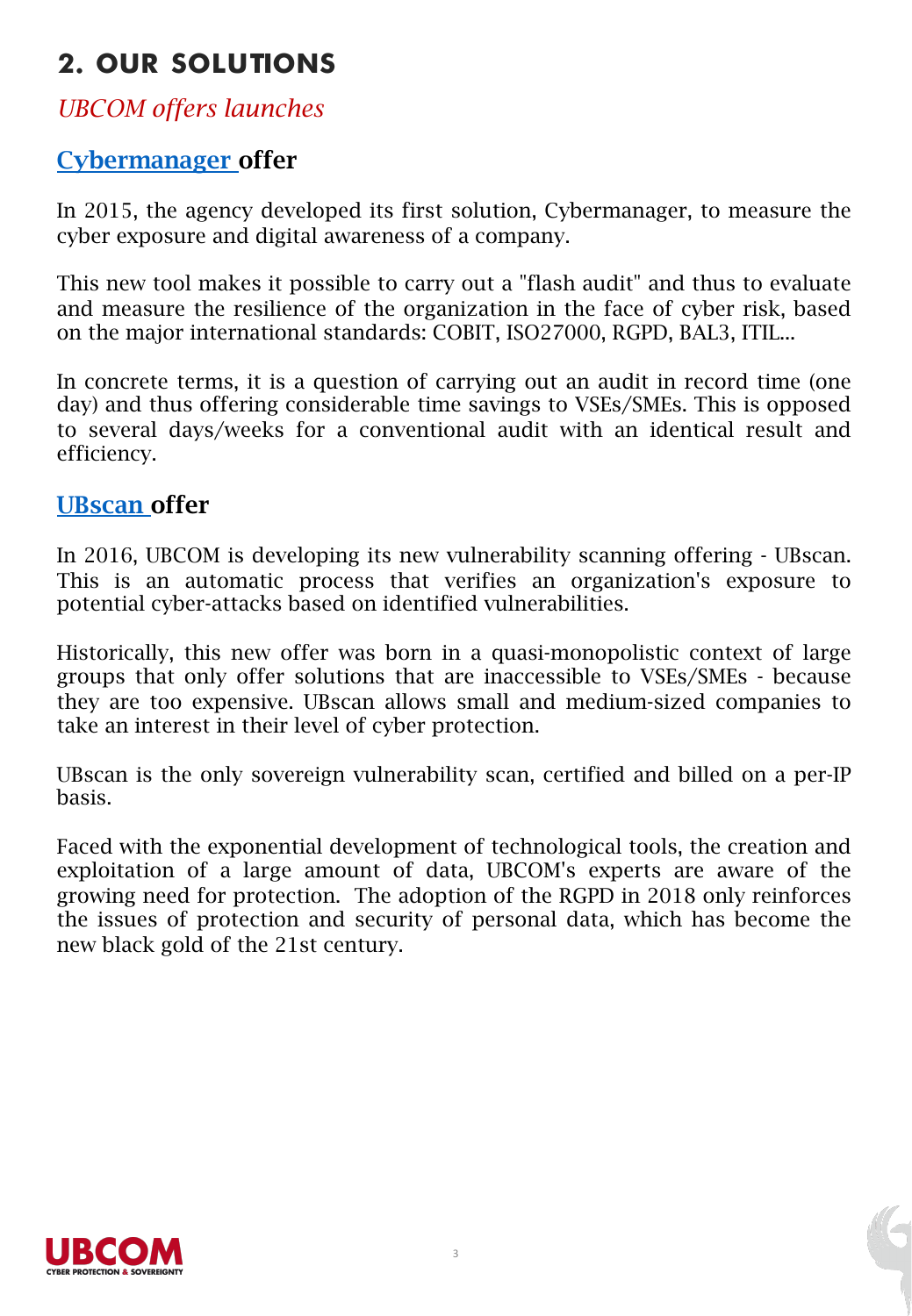# **3. OUR DEVELOPMENT**

### *Important events*

#### Petit abécédaire cyber - White Book 2022

For the new year 2022, UBCOM has published the Petit [abécédaire](https://www.ubcom.eu/abecedairecyber2022) cyber (signed by Frans Imbert Vier - CEO, and Clémentine Balayer, Business Intelligence Analyst). They share the keys to understanding the digital world in which we live as well as the conditions of use of the 2.0 citizenship.

#### Sommet européen informel des 8 et 9 mars 2022 – Nevers (France)

On the occasion of the French Presidency of the Council of the European Union, Frans Imbert-Vier (CEO of UBCOM) spoke about the challenges of cybersecurity, the pillars of digital sovereignty, the dangers of misinformation and the need for public procurement reforms to promote [Europ](https://www.nevers.fr/actualites/sommet-europeen-des-8-9-mars)ean companies. *Frans Imbert-Vier spoke at several round tables available in replay.*

#### Swiss cyber security days – Fribourg (Suisse)

Exhibiting for the first time in 2019, UBCOM will be present at the fourth edition of SCSD on April 6 and 7, 2022 on the theme of Cyber: the 5th dimension. UBCOM's CEO will speak on the expert stage on the topic: Integrating Digital Sovereignty into the organization's governance. *Frans Imbert-Vier spoke at the SCSD on the experts stage the 7th april 2022, 1:30PM*

### Forum International de la Cybersécurité (FIC) – Lille (France)

UBCOM has been present at the FIC on the Swiss pavilion since 2015. The European event is an opportunity to build a unified and ambitious discourse on digital themes. UBCOM will be present at the 14th edition of the FIC to present its new offers and meet its peers, potential partners, customers and new entrants.

*UBCOM will be at the FIC du 7th – 9th june 2022 – Swiss Pavilion*

## *Key figures*

- 1 million toxic flows from Eastern countries between February 23, 2022 10:00 PM and March 23, 2022, when they only reached 5 to 10 before the war in Ukraine (02/23/22).
- The number of ransomware attacks processed by ANSSI between 2019 and 2020 increased by 4 times.
- The number of ransomware attacks in 2020 (according to ANSSI) increased by 255%.
- There can be 34 cybersecurity incidents in healthcare in 2021 (according to the symposium conducted by the digital health agency on November 18, 2021).
- 43% of cyberattacks would target small businesses that are poorly armed to defend themselves effectively against this type of risk.

4

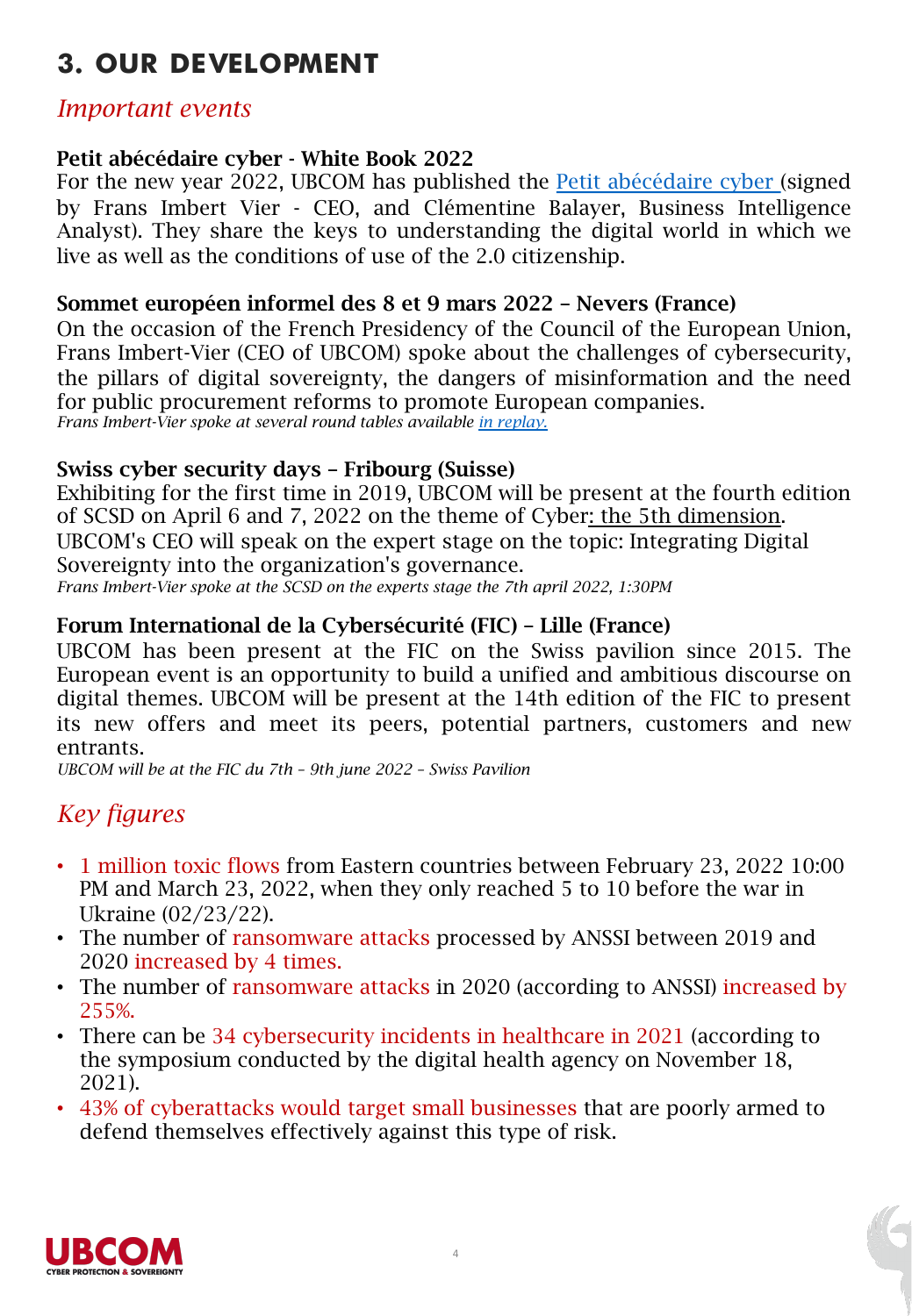# **4. `BOUT UBCOM**

## *Frans Imbert-Vier introduction*

CIO for more than twenty years at Apple, OMNICOM and the Marie Claire group, Frans Imbert-Vier is an expert in cybersecuritý. A fervent defender of digital sovereigntý, self-taught and recognized by his peers, he is the author of articles (Le Monde, LesEchos, Forbes...) and a guest on various TV and radio programs, he also lectures in Master 2 of Cybersecuritý at ISEP in Paris.

Aware of the context of economic warfare in which Europe finds itself, between digital submission and loss of sovereignty, he attaches particular importance to disruption, economic intelligence and the complex environment in which his partners evolve.

### *Expertise et speciality of UBCOM agency*

UBCOM also assists large industrial organizations - public or private - including the media, health actors to protect patient data, luxury industries to protect them from counterfeiting, start-ups and biotechnology companies to protect their innovations, lawyers who defend victims of terrorism.

The agency also ensures the political protection of information by mastering all the regulations and local laws, in order to protect the holder and his intellectual property. As a disruptive reference on the market, UBCOM produces defense strategies by taking part in the political debate from digital sovereignty to citizen and entrepreneurial free will.

With its political vision, its experts adopt a geostrategic and geopolitical approach to cybersecurity. UBCOM ensures the protection of tactical and strategic company data. The culture of secrecy anchored by its Swiss nationality plays a major role.

## *Main characteristics of the UBCOM offer*

UBCOM offers 3 areas of expertise:

- Protection of business secrets
- Audit and consulting in cybersecurity
- Integration of cyber defense software (encryption, secure communication...)

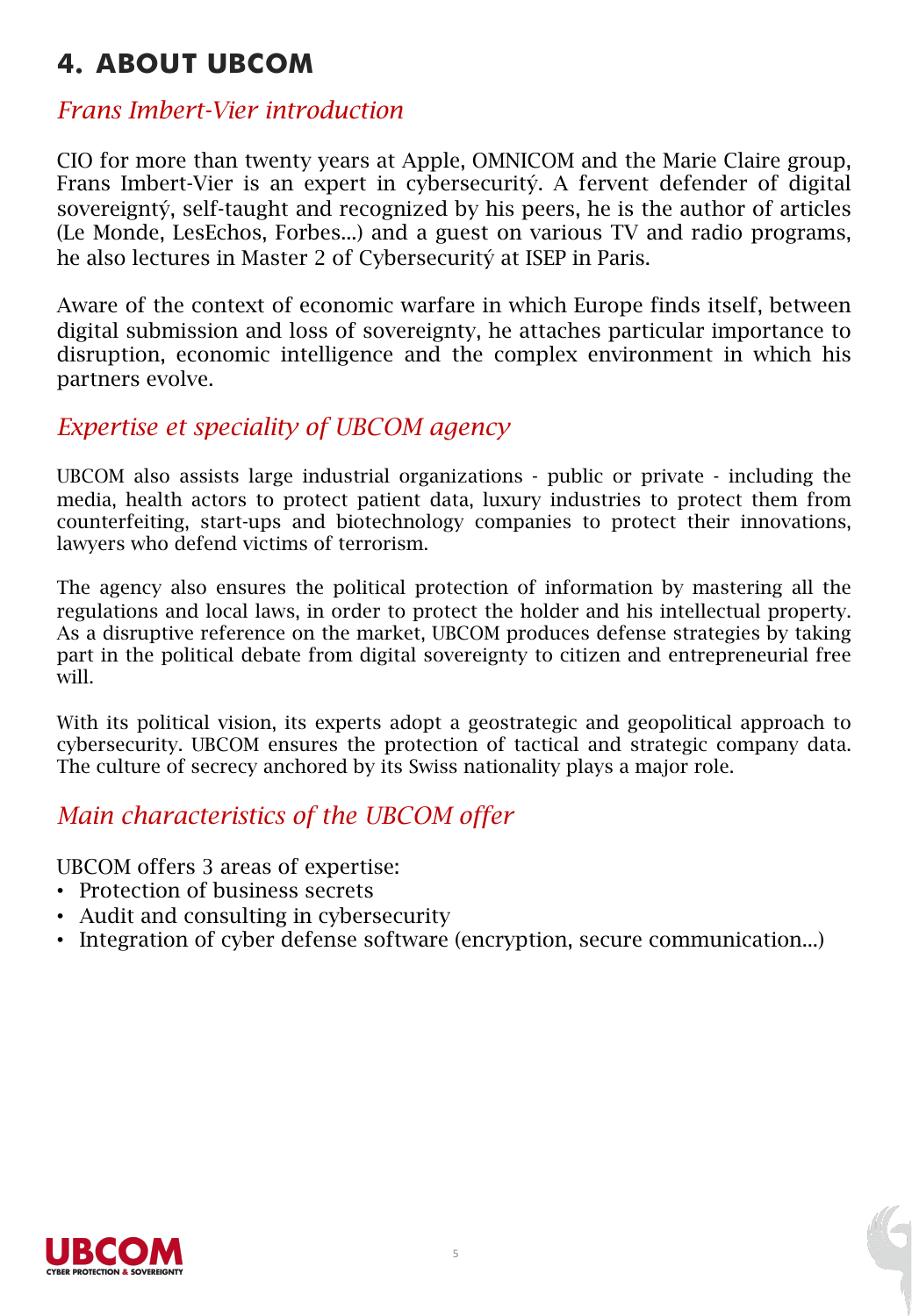# **5. AUDIENCE**

UBCOM advises and supports its customers in protecting their network infrastructures, data storage and confidential exchanges.

Our clients can be found in the public administration, banking and insurance, education and teaching, industry, health and care institutions, as well as defense and military organizations.

UBCOM meets with CEOs, CIOs and CFOs of companies (SMEs) as well as selfemployed professionals such as doctors, lawyers, etc. in order to offer them concrete and sovereign solutions for the protection of their data.

## **6. PRESS**

## *Publications and media mentions*

[Heidi](https://www.bilan.ch/story/protection-des-donnees-les-suisses-affichent-leur-defiance-envers-les-institutions-713396966038).News *– 28/01/2022* Bilan – [25/01/](https://usbeketrica.com/fr/article/et-si-on-revenait-aux-forfaits-internet-limites)2022 [Usbek & Ric](https://www.leparisien.fr/societe/coronavirus-stopcovid-telecharge-entre-2-et-2-5-millions-de-fois-30-07-2020-8361009.php)a – 28/06/2021 [Le Paris](https://agefi.com/actualites/entreprises/ubcom-signe-un-partenariat-avec-business-investigation)ien – 30/07/2020 AGEFI – 31/01/2018

### *Columns*

*…*

[Forbes](https://www.lemonde.fr/idees/article/2018/12/03/le-principe-d-independance-d-un-etat-ne-pourra-s-affirmer-dans-le-cyberespace-qu-au-prix-d-un-internet-repense_5392064_3232.html) – 17/04/2020 Le [Monde](https://www.lesechos.fr/idees-debats/cercle/intel-le-cadeau-de-noel-empoisonne-130001) – 03/12/2018 Les Echos – 09/01/2018 …

*Interviews*

[Heidi.News](https://portail-ie.fr/analysis/2972/conversation-guerre-economique-campagnes-dinfluence-et-souverainete-des-donnees-a-lapproche-des-presidentielles-la-france-est-elle-bien-cyberarmee-12) – 28/02/2022 Portail de l'IE – 26/10/2021 …

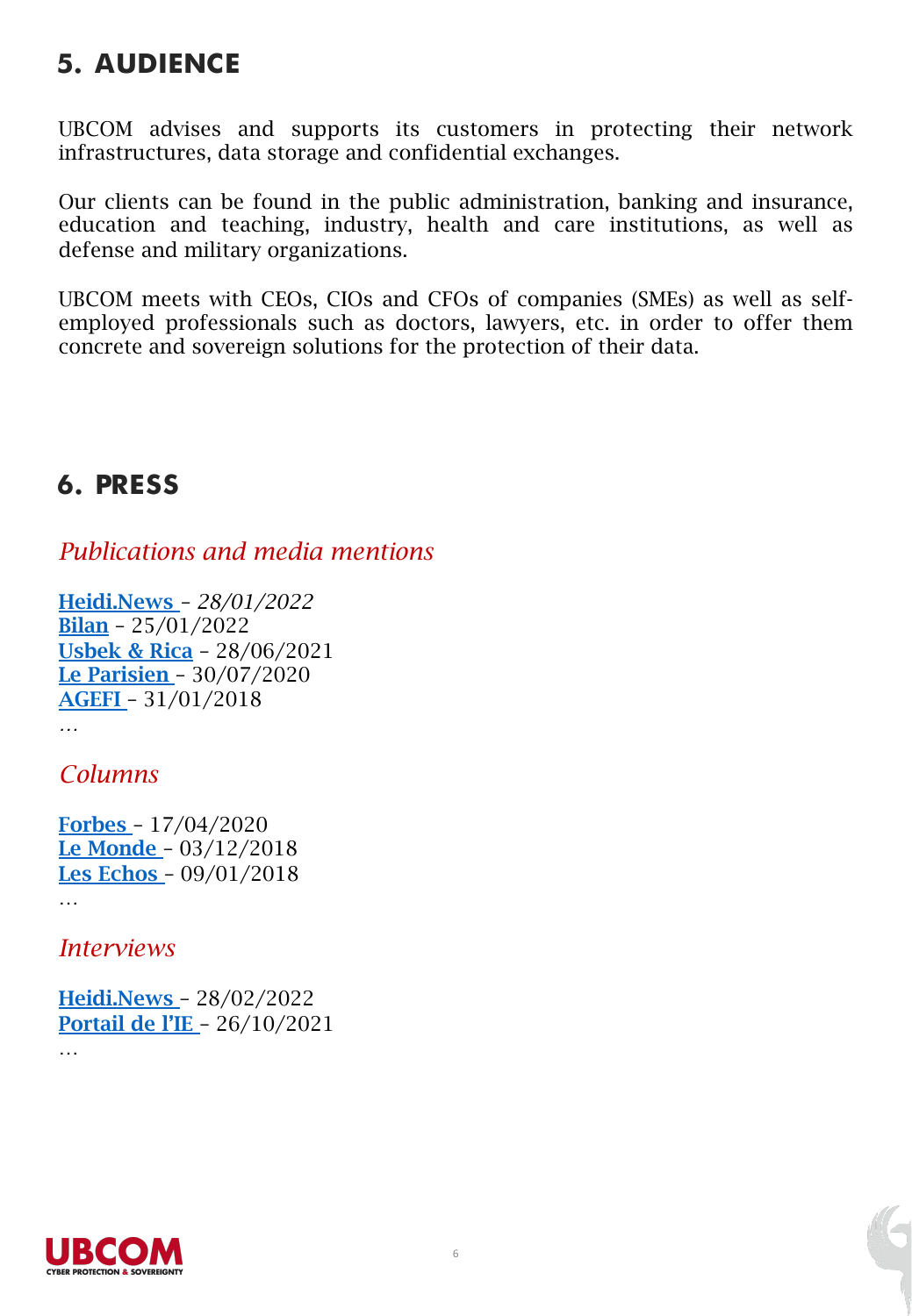# **7. FAQs**

- 1. Where to find the UBCOM HD logo?
- ➡ Click on this link :<https://cutt.ly/FS7hatZ>
- 2. Where to find an HD photo of UBCOM's CEO, Frans Imbert-Vier?
- ➡ Click on this link :<https://cutt.ly/MS7gjaK>
- 3. Where can I find the video presentation of UBCOM?
- ➡ Click on this link :<https://cutt.ly/WS7fsPg>
- 4. Where to find our press releases?
- ➡ Click on this link : <https://www.ubcom.eu/press-release>
- 5. Where to find the UBCOM boilerplate in English, French and German?
- ➡ Click on this link : https://cutt.ly/CHQQXVj

## **8. UBCOM BOILERPLATE**

#### ×<br>≫ ≪

### ABOUT UBCOM

UBCOM is a strategic consulting and secrecy protection agency established in 2014. UBCOM acts in cyber risk prevention and protects the tactical and strategic information asset of the economy. We advise and propose concrete solutions in cyber defense, cybersecuritý secrecy protection and digital sovereigntý to protect the economic interests of European players on the global market against economic intelligence and industrial espionage.

https://www.ubcom.eu/ @ubcom.eu